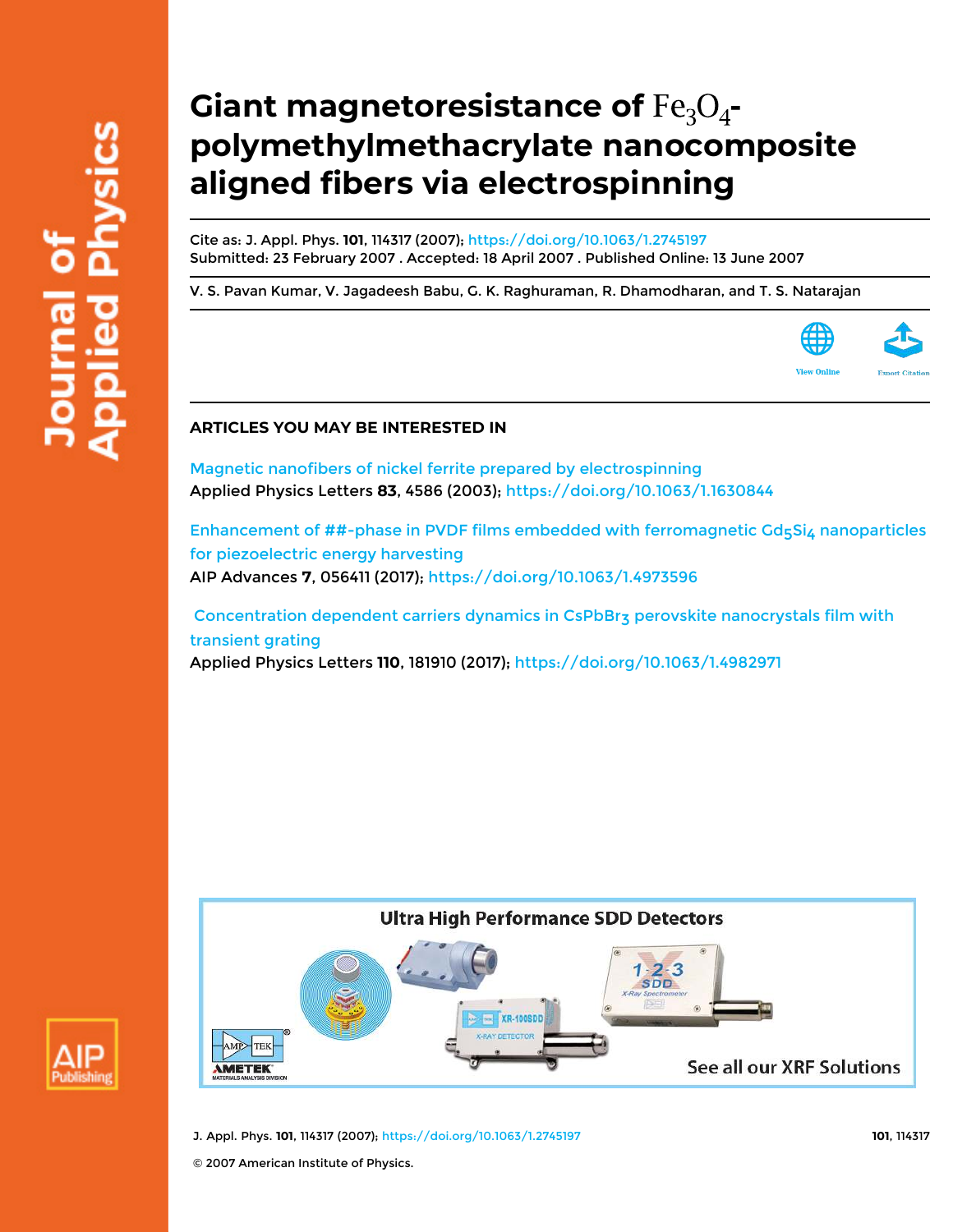# **Giant magnetoresistance of Fe3O<sup>4</sup> -polymethylmethacrylate nanocomposite aligned fibers via electrospinning**

V. S. Pavan Kumar and V. Jagadeesh Babu *Department of Physics, Indian Institute of Technology Madras, Chennai 600036, India*

G. K. Raghuraman and R. Dhamodharan *Department of Chemistry, Indian Institute of Technology Madras, Chennai 600036, India*

T. S. Natarajan<sup>a)</sup>

*Department of Physics, Indian Institute of Technology Madras, Chennai 600036, India*

Received 23 February 2007; accepted 18 April 2007; published online 13 June 2007-

This paper describes the results of investigations on giant negative magnetoresistance (GMR) in nanocomposite aligned fibers prepared using electrospinning. The nanocomposite contains polymethylmethacrylate (PMMA) matrix and the nanoparticles of polymer (PMMA) grafted magnetite,  $Fe<sub>3</sub>O<sub>4</sub>$  (PGM). Even for the low magnetic field (1 T) a GMR of about 50% was observed for low loading  $(5 \text{ wt } \%)$  of PGM at room temperature. The fibers were characterized using scanning electron microscope and high resolution transmission electron microscope. X-ray diffraction (XRD) patterns were recorded for clean PMMA fibers, PMMA granules, and PGM nanoparticles. The dc conductivity was calculated from the *I*-*V* characteristics for the fibers at room temperature. © *2007 American Institute of Physics*. DOI: 10.1063/1.2745197

## **INTRODUCTION**

Polymer nanocomposites with magnetic fillers are now being extensively studied because of their high application potential.<sup>1</sup> These materials, containing conducting filler particles at concentrations above the percolation threshold, should behave as conductor and exhibit certain magneticfield-sensitive properties, such as Hall effect or magnetoresistance (MR). These effects not only allow them to be classified as smart materials but also help in establishing the mechanism of conduction in such complex disordered systems. Recent wave of interest in magnetic nanocomposites has arisen because of their extensive applications in magnetic shielding, rewritable magnetic memories, etc. Research activities have been focusing on the MR of different forms including single crystals, epitaxial and polycrystalline films, fibers, powders, and tunneling junctions involving  $Fe<sub>3</sub>O<sub>4</sub>$  as electrodes.<sup>2–6</sup> Among these various forms of nanocomposites, fibers of diameters in the nanometer range are attractive as they have high surface area to volume ratio. In order to prepare polymer nanocomposite fibers, there are different techniques available.<sup>7,8</sup> Electrospinning is proposed as an easy one step nonmechanical process to fabricate onedimensional polymer fibers/ribbons.<sup>9</sup> There has been keen interest in the half metallic magnetite,  $Fe<sub>3</sub>O<sub>4</sub>$ , because of its highly spin polarized nature  $(\sim 100\%)$  and high Curie temperature  $(T_C \sim 840 \text{ K})$  which are desirable properties in spin electronic devices.<sup>10,11</sup> This paper reports on the investigations done on the electrospun fibers of polymethymethacrylate (PMMA) matrix filled with ferromagnetic nanoparticles of polymer grafted magnetite (PGM). This type of nanocomposite was prepared to functionalize the existing polymer to enhance the conductivity of clean polymer and to study the

conductive nature of the nanocomposite in magnetic field. The significance of this nanocomposite system is due to the modifications the filler particles were subjected to before electrospinning in order to obtain good dispersion in both high and low concentrations of PMMA matrix. Here PMMA brushes were grafted on the surface of the  $Fe<sub>3</sub>O<sub>4</sub>$  nanoparticles through chemical means, otherwise the metal nanoparticles tend to agglomerate and form clusters. Good dispersion could be achieved with the PMMA brushes in the solution. The PMMA-PGM nanocomposite system were electrospun in the form of aligned electrospun fibers and were characterized by scanning electron microscopy (SEM) micrograms, x-ray diffraction (XRD), dc conductivity, and giant MR (GMR) measurements at room temperature. The results of these investigations are discussed in detail.

## **EXPERIMENT**

PMMA granules were obtained from Union Carbide. Tetrahydrofuran (THF) was obtained from Sisco Research Laboratories, India. All the chemicals were used as received. PGM nanoparticles were synthesized using analytical grade reagents, as described elsewhere.<sup>12</sup> Initially, PGM was grinded well and subjected to sonication (ultrasonic agitation) for 2 h in THF to disperse the nanoparticles. This solution was filtered through a 0.2  $\mu$ m polytetrafluroethylene (PTFE) (Whatman, USA) syringe filter to avoid micron sized agglomerated clusters if any. This filtrate was dried and contained PGM nanoparticles in the size  $\leq 0.2 \mu$ m. These particles were used to prepare the nanocomposite.

Required amounts of PGM nanoparticles were dispersed in THF by sonication for 1 h. Then preweighed PMMA was added in order to prepare a composite with 5 wt % of magnetite and 15 wt % of PMMA solution in THF. This solution was subjected to overhead stirring for 12 h. During stirring

Electronic mail: tsn@physics.iitm.ac.in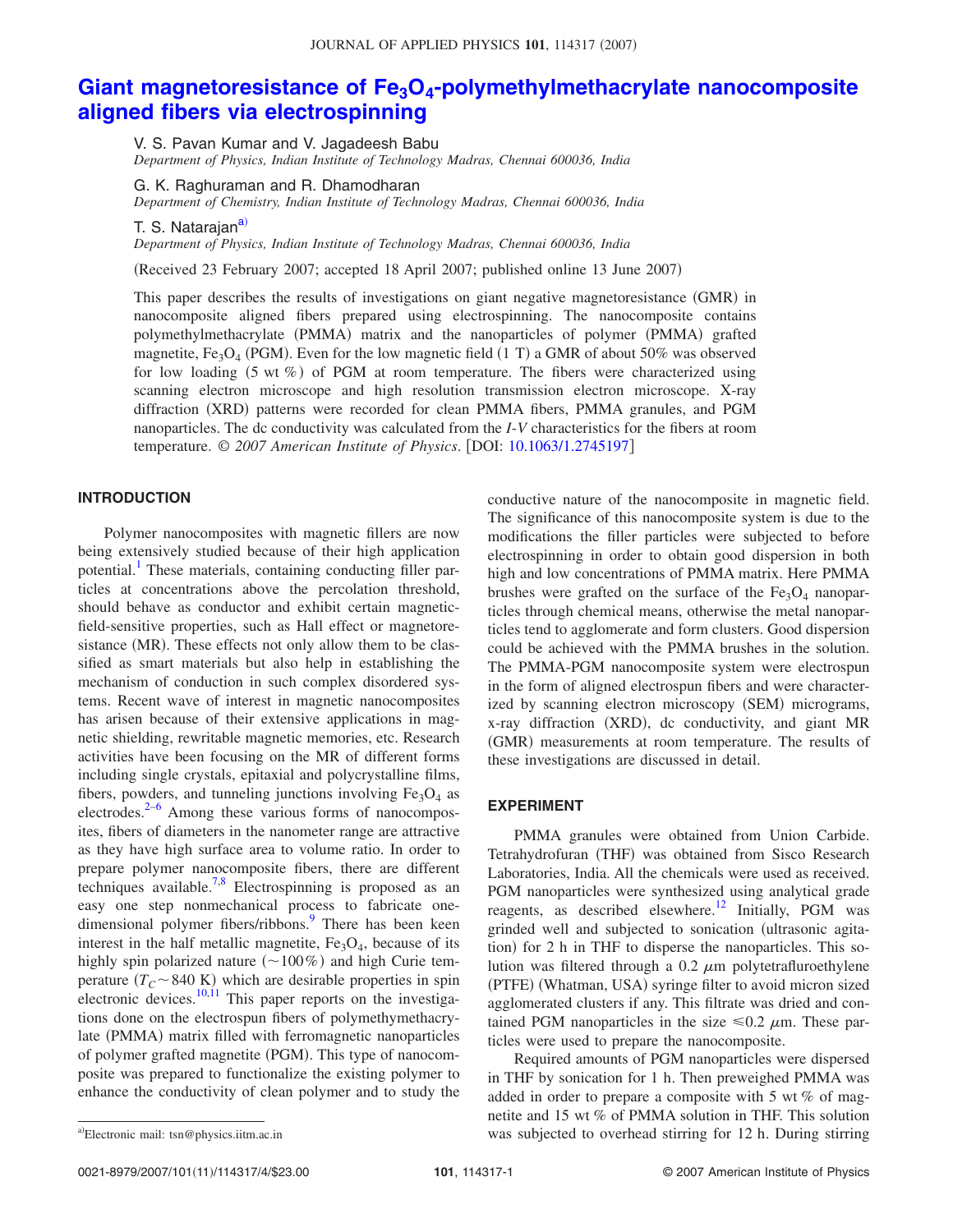the sample vial was kept in ice at  $0^{\circ}$ C to avoid the evaporation of the THF. The PGM showed good stability in dispersion not only in organic solvents but also in the polymer composite solution. This solution was utilized for electrospinning using an apparatus described elsewhere in detail.<sup>13</sup> The solution was subjected to sonication for 1 h prior to electrospinning. The parameters for electrospinning were optimized and are as follows: the distance between the electrodes was 65 mm, the diameter of the needle was 0.56 mm, the speed of rotation of the collecting screen was 1500 rpm equivalent to a linear velocity of 190 m/s at the drum surface), and the flow rate of the solution was  $\sim 0.7 \mu l/h$ .

The surface morphology of the fibers was characterized using SEM from JEOL JSM 840A. Prior to the examination, electrospun fiber mat was sputter coated with a 50 Å layer of gold. The recorded images were imported into UTHSCSA IM-AGE TOOL 3.0 software for determining the diameter and orientation of the fibers (relative to the direction of rotation of the substrate). The fibers were also collected on copper grid for recording the HRTEM images from JEOL 3010 transmission electron microscope with a ultra high resolution (UHR) pole piece.

Structural characterization was done by obtaining the XRD pattern of the fiber mat in order to detect the crystalline nature of the fibers, if any, using x-ray diffractometer  $(X'$ Pert PRO PANalytical). This was performed on PMMA granules, clear PMMA fibers, and PGM nanoparticles individually. The fibers of pure PMMA were collected for about 4 h on an aluminum foil in order to obtain self-standing nonwoven mat. This mat was placed on a Si single crystal and the XRD data were recorded. In the case of nanoparticles and clean PMMA granules, they were sprinkled on a clean glass slide on which a thin layer of silicone grease was applied. The wavelength used was 1.5418 Å, step scanning with step size of 0.01°.

For electrical characterizations, electrospun fibers were collected on a set of silver (Ag) electrodes thermally evaporated on a clean glass slide. The separation of the electrodes was nearly 1 mm and was fairly uniform. After forming the fibers, the Ag electrodes were deposited again on top using the same mask as before to achieve better electrical contact as well as to prevent the fibers from dislodging from the substrate when the magnetic field is applied.

The dc resistance of the fibers was obtained by using a homemade variable voltage source and Keithley 480 picoammeter. The average dc conductivity of the fibers was estimated by considering the number of fibers, average width, and the distance between the electrodes.

The GMR measurements were performed using Keithley 617 programmable electrometer in resistance mode directly to measure the change in the resistance at room temperature with different applied magnetic fields  $(0-1)$ . The fibers were held parallel to the magnetic field [electron spin resonance (ESR) electromagnets belonging to ESR apparatus Varian E-112<sup>]</sup>.

#### **RESULTS AND DISCUSSION**

Aligned electrospun fibers of PMMA-PGM nanocomposite were obtained by optimizing the parameters (collec-



FIG. 1. SEM images of electrospun fibers obtained for two different times: (a) for 30 s and (b) for 150 s. The ribbonlike structure is seen clearly. The inset of (a) shows a twisted ribbon of nanocomposite, and that of (b) shows the surface features of the fiber at higher magnification.

tion speed and spinning rate). The fibers were free of defects such as beads $14$  or lumps. This indicates that there are no big cluster of PGM nanoparticles at micron level. It is observed from the SEM pictures in Fig.  $1(a)$  that the fibers are not of circular cross section but in the form of ribbons with the ratio of thickness to width of around 0.39, and lengths are in the order of several millimeters. The inset of Fig.  $1(a)$  shows a twisted ribbon. The hollow fibers formed collapsed as the solvent evaporated and thus resulted in a ribbonlike structure. The impact and the interaction of the charged fiber with the surface of the substrate, namely, the aluminum foil also affected the fiber morphology.<sup>15,16</sup> In Fig. 1(b) we observe that the surface of the ribbon is not smooth.<sup>17</sup> From the distribution graph in Fig. 2, we see that the fibers have wide range of diameters with a mean at  $7 \mu$ m. The fibers are also aligned in the direction of the rotation of the collecting drum, as seen qualitatively from the SEM pictures. However, in



FIG. 2. Representation of the angular and diameter distributions against normalized frequency.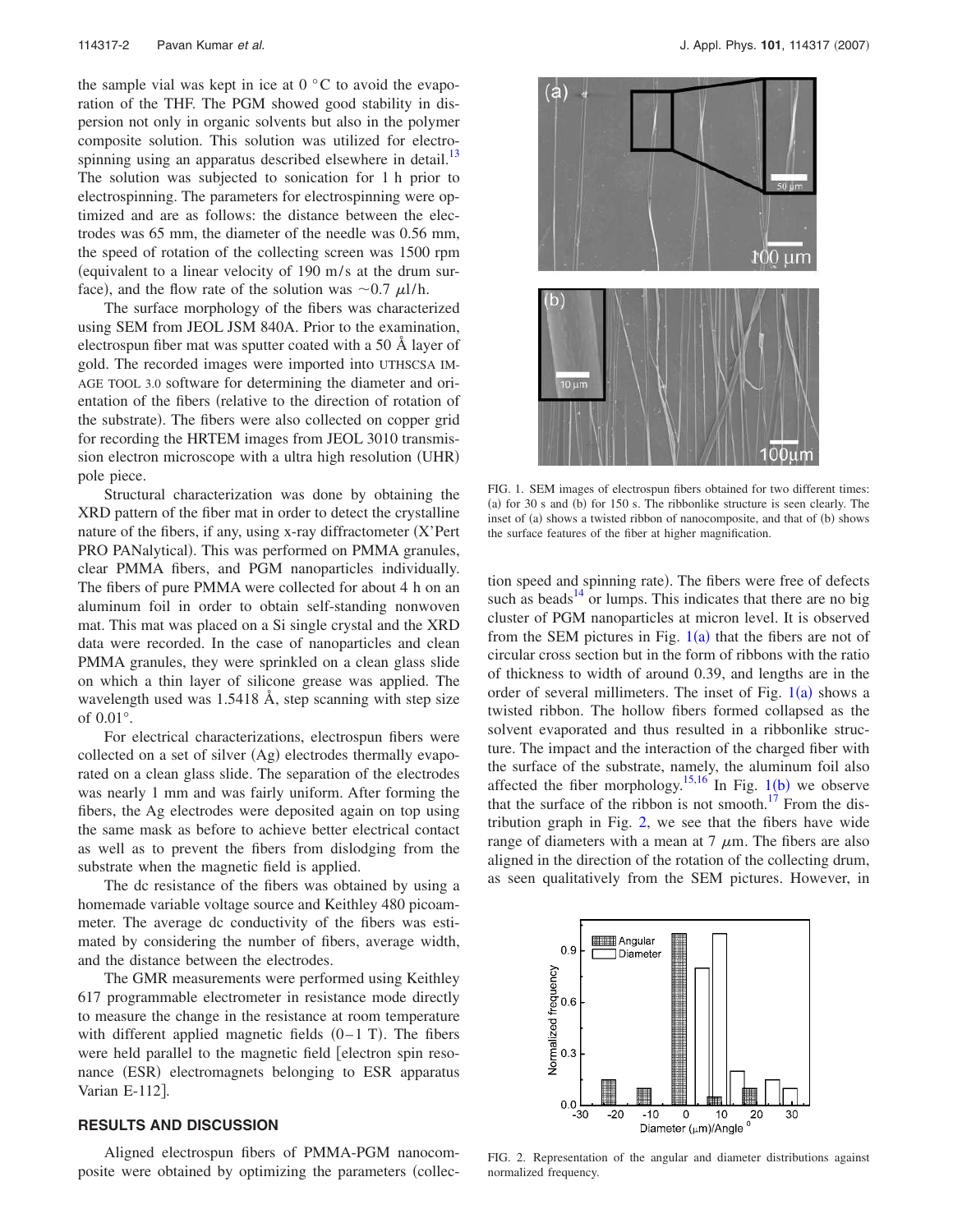

FIG. 3. HRTEM images of electrospun nanocomposite fibers.

order to quantitatively estimate the alignment achieved, the angular distribution of the fibers is plotted in Fig. 2, where the distribution function is adopted from Fisher<sup>18</sup> for a periodicity of  $\pi$  radians,  $\mu$  is the mean angle=0.17,  $\rho$  is the mean resultant length=0.19, and standard deviation  $\sigma$ =0.90. Since the mean angle is small, we can conclude that the alignment achieved was very good.

The embedded PGM particles can be observed in the HRTEM image in Figs.  $3(a)$  and  $3(b)$ . The average diameter of PGM nanoparticles is around 80 nm. The average distance between two consecutive particles in the fiber is around 200 nm, but the distribution is varying from 50 to 450 nm, which shows that the particles are not in contact with each other. The XRD results are plotted between the intensity in arbitrary units and twice the Bragg angle  $(2\theta)$  (see Fig. 4). The XRD patterns show that all of the nanoparticles are highly crystalline materials. The crystalline features were confirmed by the excellent matching of the diffraction peaks with that for standard spectrum. The mismatch in the intensity of the peaks with reference pattern is because of preferred orientation; i.e., particles may be oriented with respect to the x-ray beam in such a way that the contribution from a particular plane was enhanced or suppressed.<sup>19</sup> The mean particle diameters were also calculated from the XRD pattern according to the linewidth of the (310) plane refraction peak using Scherrer equation,  $D = K\lambda / (b \cos \theta)$ , which gives the thickness of the crystal perpendicular to the corresponding *hkl* values.<sup>19</sup> This equation uses the reference peak width at



FIG. 4. XRD patterns of (a) magnetite nanoparticles, (b) clear PMMA granules, and that of ribbon mat of clear PMMA.

twice Bragg angle  $\theta$  (15.5°), where  $\lambda$  is the x-ray wavelength  $(1.5418 \text{ Å})$ , *b* is the width of the XRD peak at half-height, and  $K$  is the shape factor, about 0.9 for magnetite.<sup>19</sup> The result was  $\sim$  19 nm for magnetite nanoparticles.

Figure  $4(b)$  shows the results of XRD measurements on PMMA granules and electrospun fibers of PMMA. While the peaks of the magnetite particles could be well assigned we did not observe any peak in the case of PMMA granules. This shows that the polymer is mostly amorphous in nature. However, the XRD measurements on the fibers show several broad peaks and the corresponding  $\theta$  values match the International Crystal Diffraction Data<sup>25</sup> of PMMA. This means that the crystallinity of the polymer increases on electrospinning. This is similar to the earlier reports on polycaprolactone nanofibers where improvement in crystallinity was observed due to electrospinning. It is known that when the polymer solution is forced through a nozzle under high electric field they get oriented in the direction of the fiber axis which can lead to better ordering of the molecules and consequent increase in their crystallinity when the polymer solidifies quickly during its travel toward the counterelectrode.

The *I*-*V* characteristics of an array of fibers recorded at room temperature is shown in Fig.  $5(a)$ . The plot is linear showing a simple Ohmic behavior. The dc conductivity was evaluated using the average diameter of the fibers estimated using the IMAGE TOOL software from the SEM pictures. The value was found to be  $\sim$ 12 $\times$ 10<sup>-9</sup> S/m. The enhancement in the conductivity is by approximately four orders of magnitude compared to the pure  $PMMA<sup>23</sup>$  It appears that the concentration of the magnetite in the composite is either below or in the region of percolation threshold and hence there is